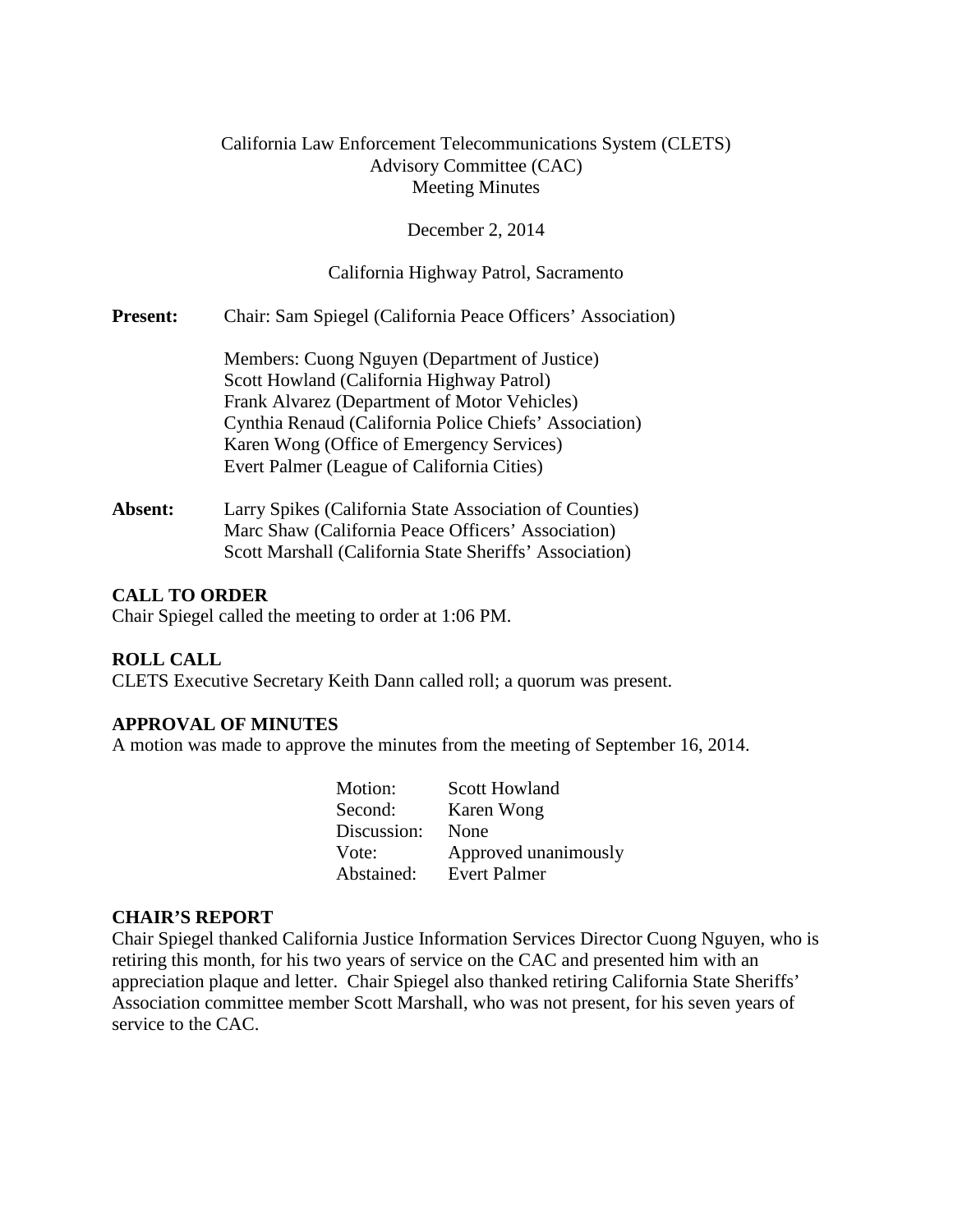## **EXECUTIVE SECRETARY'S REPORT**

### a. Action Item

1. Mendocino County Sheriff Tom Allman inquired if his agency could release CLETS-derived information to the Bureau of Indian Affairs. *Result: The Department of Justice (DOJ) has confirmed the authority exists, Sheriff Allman has been notified and the DOJ is working with the Mendocino County Sheriff's Department to obtain the necessary documentation.*

### b. CLETS System Misuse Statistics

Possible cases of CLETS misuse processed by the Department of Justice (DOJ) from July 1, 2014, through September 30, 2014:

| • Journal search requests                            | 34  |
|------------------------------------------------------|-----|
| • Total searches conducted                           | 121 |
| • Searches for possible misuse within own agency     | 13. |
| • Searches for possible misuse within another agency | 24  |
| • Searches for other purposes, including diagnostics | 84  |

c. CLETS Traffic Statistics (July 1, 2014, through September 30, 2014)

|           |                  | Inbound     | Outbound    |
|-----------|------------------|-------------|-------------|
|           | • Total messages | 252,564,047 | 253,553,385 |
| $\bullet$ | Average day      | 2,745,261   | 2,756,015   |
| $\bullet$ | Monthly average  | 84,188,016  | 84,517,795  |
|           | Peak day         | 3,196,315   | 3,212,279   |
|           | Peak hour        | 207,318     | 207,825     |

#### **CALIFORNIA PAWN AND SECONDHAND DEALER SYSTEM UPDATE (CAPSS)**

The DOJ's Chief Information Officer Adrian Farley gave an update on the CAPSS. There are three core objectives: 1) Automate the reporting of pawn information; 2) establish a statewide repository of this information; and, 3) provide law enforcement with enhanced investigative capabilities. The project will be rolled out in mid-December 2014, with the onboarding of secondhand dealers and law enforcement agencies. Once fully operational, local agencies will have the ability to download CAPSS data into their local systems. Additionally, by employing Extensible Markup Language (XML) format with the CAPSS design, agencies using a thirdparty software will also have the ability to extract the XML data into their local system.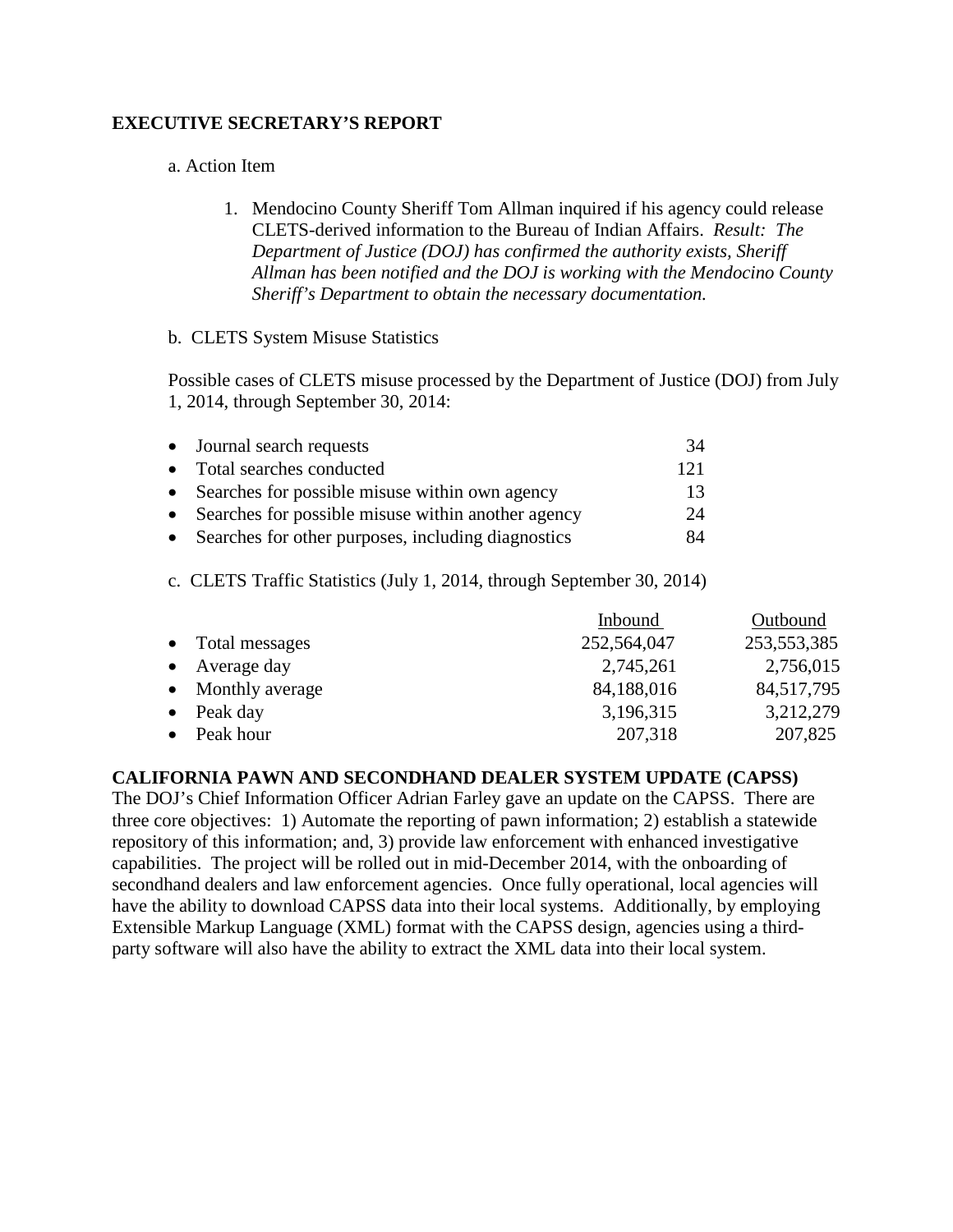## **STANDING STRATEGIC PLANNING SUBCOMMITTEE (SSPS) UPDATE**

The SSPS met before the CAC meeting, where California Police Chiefs' Technology Committee's Tom Bruce was introduced as the new SSPS Chair and review of the 2009 CLETS Strategic Plan goals continued. SSPS Chair Bruce and CLETS Administration Section (CAS) analyst Mark Hayward presented the following recommendations to the CAC:

• Reword Goal 3 to state:

*To enable biometric capture of misdemeanor and infraction information for transmission to the appropriate agency's repository and will work with current technology.* 

• Renumber Goal 4 to Goal 3.1 and reword to state:

*Transmit "Failure to Appear" (FTA) bench warrants to the DOJ with a fingerprint or thumbprint."* 

• Reword new Goal 1 to state:

*Explore the capture and sharing of historical and real time Global Positioning System (GPS) based geospatial data on offenders statewide.*

A motion was made to accept the SSPS recommendations and reaffirm the desire to have three law enforcement leaders meet with the Department of Motor Vehicle's (DMV) Director to discuss photo sharing.

| Motion:     | Cynthia Renaud       |
|-------------|----------------------|
| Second:     | Cuong Nguyen         |
| Discussion: | None                 |
| Vote:       | Approved unanimously |

## **UPGRADE APPLICATIONS APPROVED BY THE DOJ**

The following 11 applications were not voted on and were presented as information only because they were previously approved by the DOJ:

- a. Bakersfield Police Department (Kern County)
- b. Chino Police Department (San Bernardino County)
- c. Citrus Heights Police Department (Sacramento County)
- d. CSU Chico Police Department (Butte County)
- e. Humboldt County Sheriff's Department (Humboldt County)
- f. Indio Police Department (Riverside County)
- g. Livermore Police Department (Alameda County)
- h. San Francisco Police Department (San Francisco County)
- i. San Rafael Police Department (Marin County)
- j. Santa Cruz County Sheriff's Department (Santa Cruz County)
- k. South Bay Regional Public Communications Authority, sponsored by Hawthorne Police Department (Los Angeles County)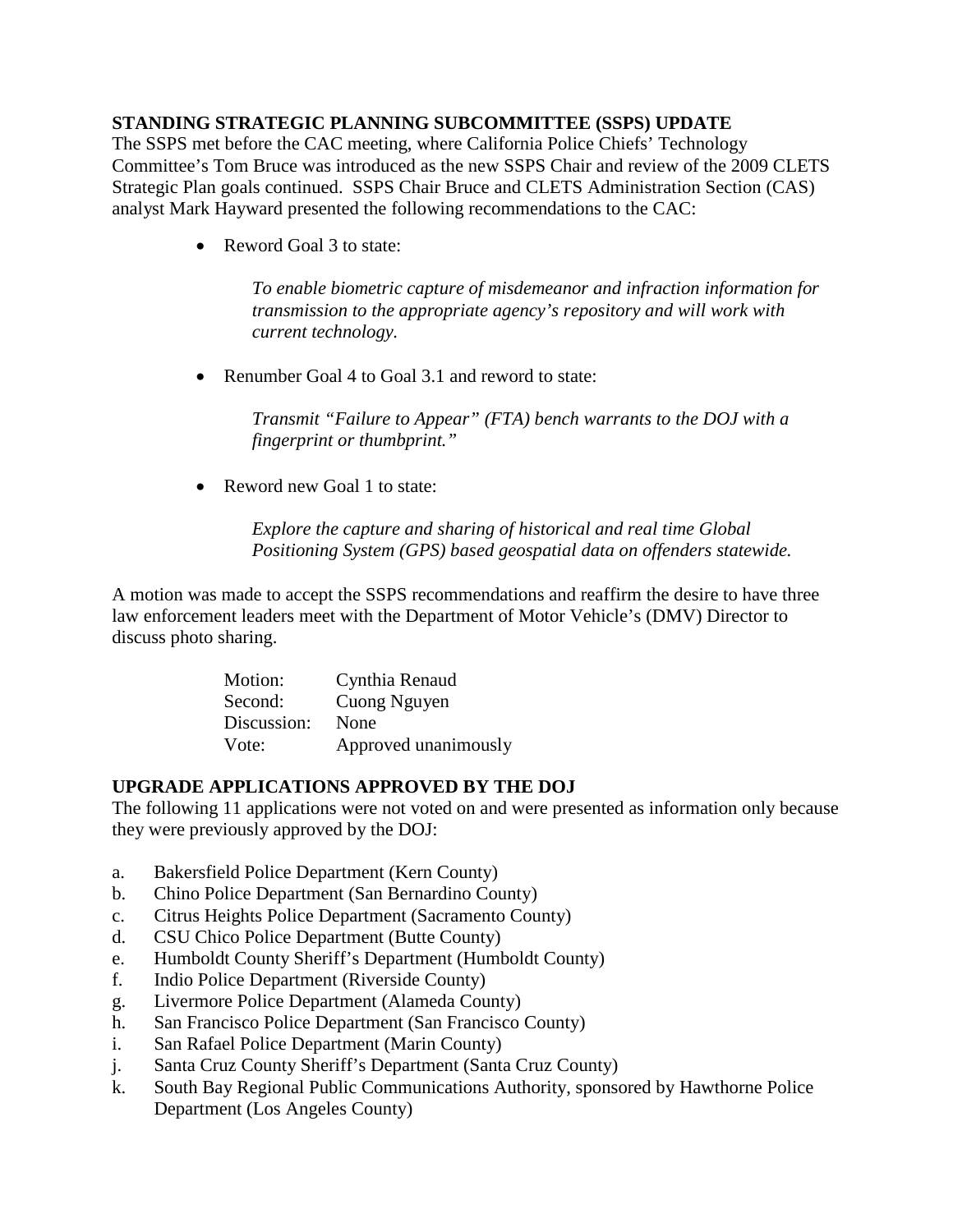# **NEW SERVICE APPLICATIONS CALENDAR**

There were no new service applications for this meeting.

# **CLIENT REPORTS**

The first two agencies are now compliant and will be removed from future agendas.

- a. California Highway Patrol
- b. Humboldt County Sheriff's Office
- c. Lodi Police Department

CAS analyst Mark Hayward reported that a March 2014 Federal Bureau of Investigation (FBI) audit revealed 15 compliance issues. Of which, non-technical issues will be resolved by January 31, 2015. Technical issues, the result of encryption and personal firewalls upgrades necessitated by a new system, are expected to be resolved by June 30, 2015.

d. Los Angeles County Sheriff's Department CAS analyst Mark Hayward reported that a March 2014 FBI audit revealed two

compliance issues: security awareness training and a lack of user identification (ID) validation documentation. Both issues are expected to be resolved by January 2015.

e. Los Angeles Police Department

CAS analyst Mark Hayward reported that a March 2014 FBI audit revealed seven compliance issues. Of which, four issues have been remedied. The remaining three issues: contractor background checks, security awareness training and lack of user ID validation documentation are expected to be resolved by December 31, 2014.

f. Stockton Police Department

CAS analyst Mark Hayward reported that a March 2014 FBI audit revealed 12 compliance issues. Of which, three issues have been remedied and all, but one of the other issues will be complete by March 15, 2015. It was pointed out that due to the city's financial crisis, the issue involving encryption will not be resolved until approximately December 2016. Chair Spiegel proposed the CAC write a letter to the Stockton Police Department outlining the urgency of system security, which could then be presented to the bankruptcy court. Cynthia Renaud will contact the Stockton Police Department Chief to see whether or not CAC input might help secure equipment appropriation faster, perhaps leading to earlier compliance.

## g. University of California (UC) Davis Police Department

CAS analyst Mark Hayward reported that a DOJ audit revealed six compliance issues. Of which, four issues have been remedied. The remaining two issues: strong passwords and contractor background checks are expected to be compliant within 60 days after the UC Davis Police Department CLETS upgrade application, which has already been sent to the DOJ, is approved.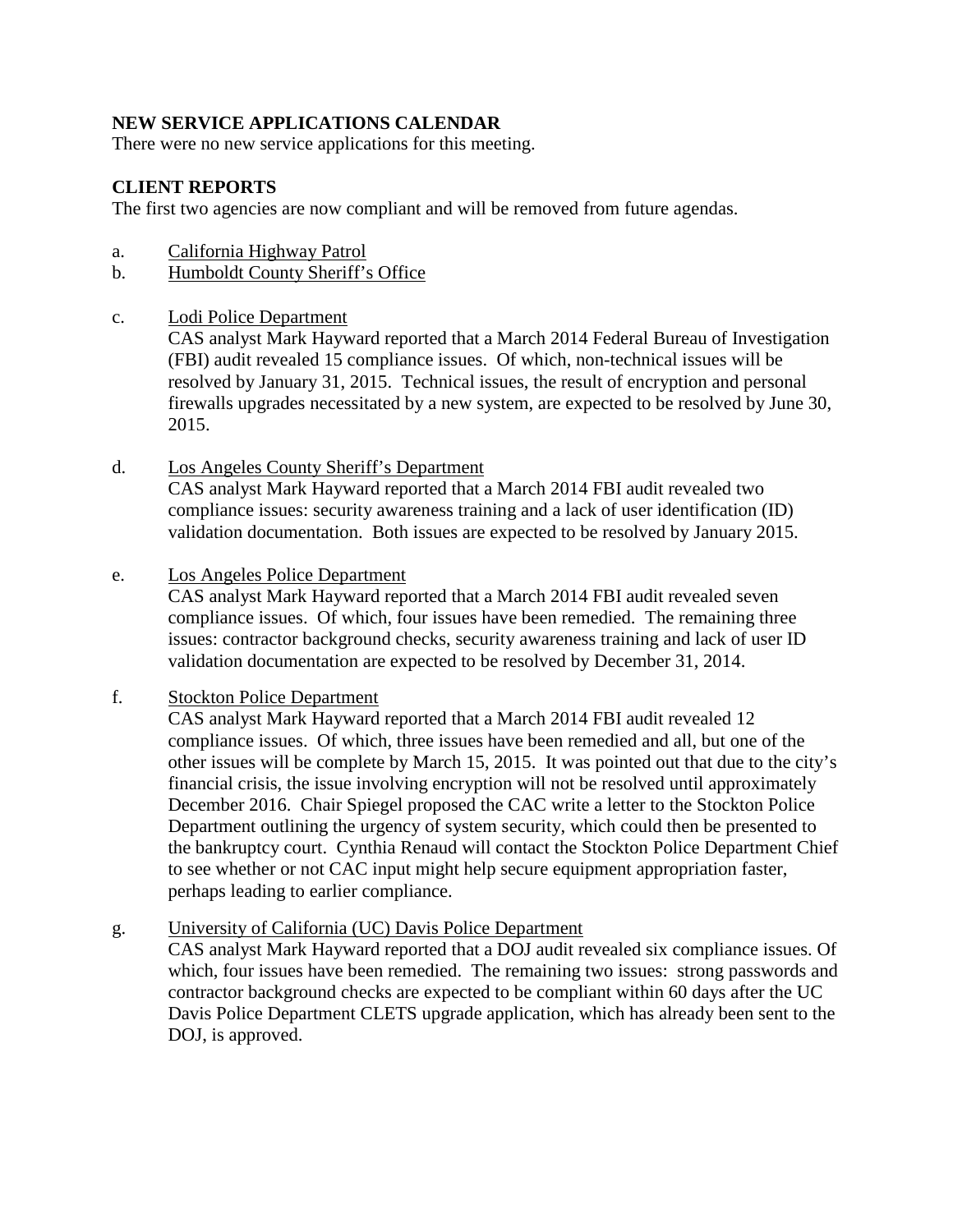## h. Monterey Police Department

CAS analyst Wendy Welenofsky reported that a March 2014 FBI audit revealed six compliance issues. All of which, have been remedied with the exception of encryption, which will be implemented by July 1, 2015, perhaps earlier if funding can be obtained. Chair Spiegel indicated the implementation target date might be ambitious and said he would contact the Monterey Police Department Chief in an effort to spur earlier funding.

## i. Anaheim Police Department

CAS analyst Michelle Mitchell reported that a March 2014 FBI Audit revealed eight compliance issues. One issue has been remedied, but the remaining seven issues: FBI Criminal Justice Information Services (CJIS) Security Addendums for private contractor personnel, fingerprinting of unescorted personnel in secure areas, security awareness training, lack of system use notification, lack of user ID validation documentation, authentication-password history and session lock are expected to be resolved in July 2015.

j. Madera County Department of Corrections

CAS analyst Michelle Mitchell reported that a discussion in July 2014 revealed the agency was not compliant with security awareness training; however, the agency is expected to be compliant by the end of December 2014. An update will be sent to the CAC when the Madera County Department of Corrections verifies its compliance.

# k. Orange County Probation Department

CAS analyst Michelle Mitchell reported that a review of a 2014 CLETS application revealed the client was out of compliance with encryption requirements. However, through a collaborative effort within the County, an encrypted virtual private network connection will be established by December 31, 2014 from the agency's CLETS workstations to a router that will be added to the Orange County Sheriff's Department's network thus ensuring the agency's compliance.

## l. San Francisco County Sheriff's Department

CAS analyst Michelle Mitchell reported that a March 2014 FBI audit revealed six compliance issues. Of which, two issues have been remedied. The remaining four issues: FBI CJIS Security Addendums for private contractor personnel, lack of system use notification, lack of user ID validation documentation and no event logging are expected to be compliant by January 1, 2015.

## m. Santa Ana Police Department

CAS analyst Michelle Mitchell reported that a March 2014 FBI audit revealed seven compliance issues. Of which, two issues have been remedied. Four of the remaining issues: FBI CJIS Security Addendums for private contractor personnel, security awareness training, media disposal and no session lock will be resolved by March 1, 2015. The event logging issue, which requires an upgrade of the agency's computer aided dispatch/records management system is required to ensure compliance, is projected to be completed by November 1, 2016.